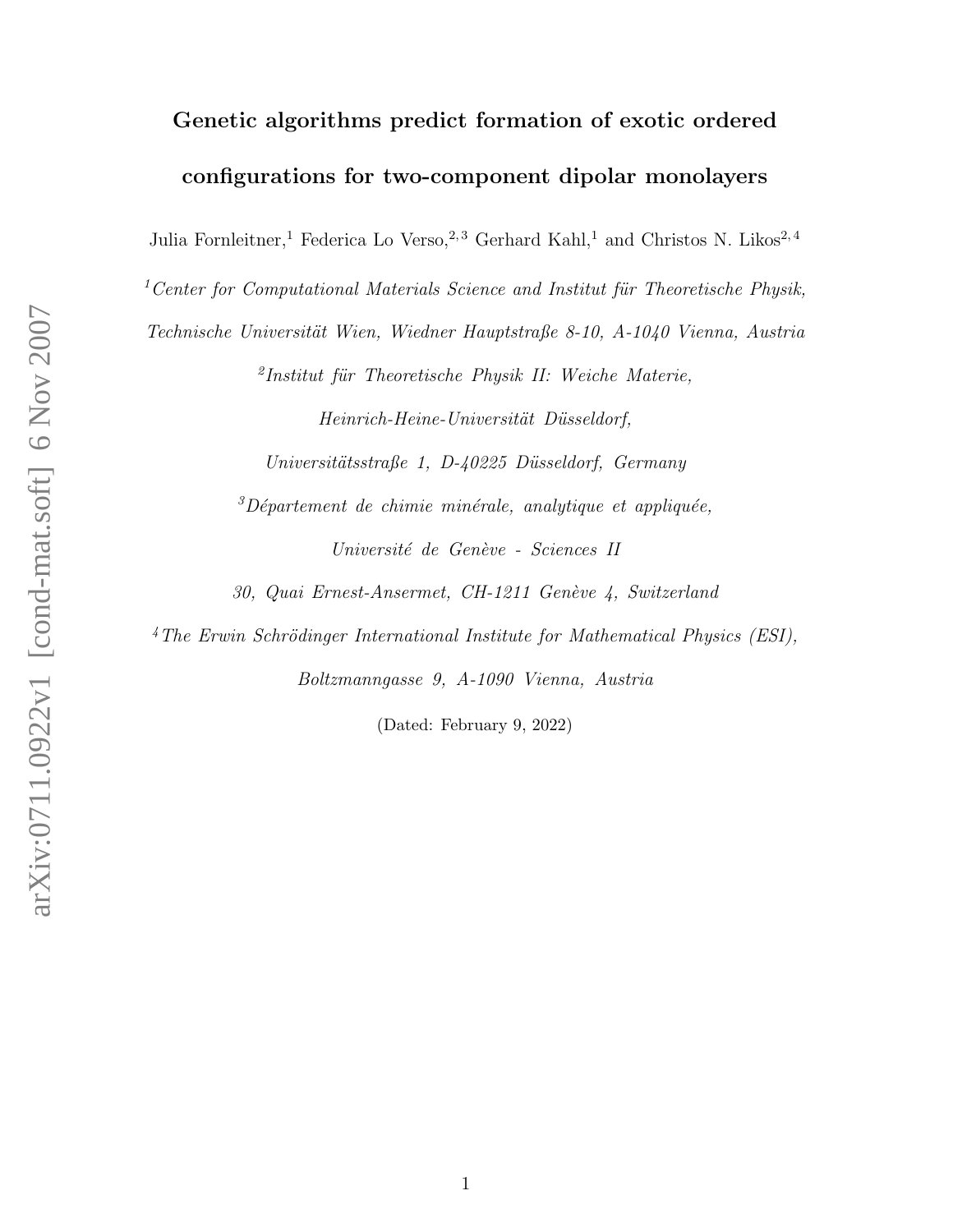## Abstract

We employ genetic algorithms  $(GA)$ , which allow for an unbiased search for the global minimum of energy landscapes, to identify the ordered equilibrium configurations formed by binary dipolar systems confined on a plane. A large variety of arrangements is identified, the complexity of which grows with increasing asymmetry between the two components and with growing concentration of the small particles. The effects of the density are briefly discussed and a comparison with results obtained via conventional lattice-sum minimization is presented. Our results can be confirmed by experiments involving Langmuir monolayers of polystyrene dipolar spheres or superparamagnetic colloids confined on the air-water interface and polarized by an external, perpendicular magnetic field.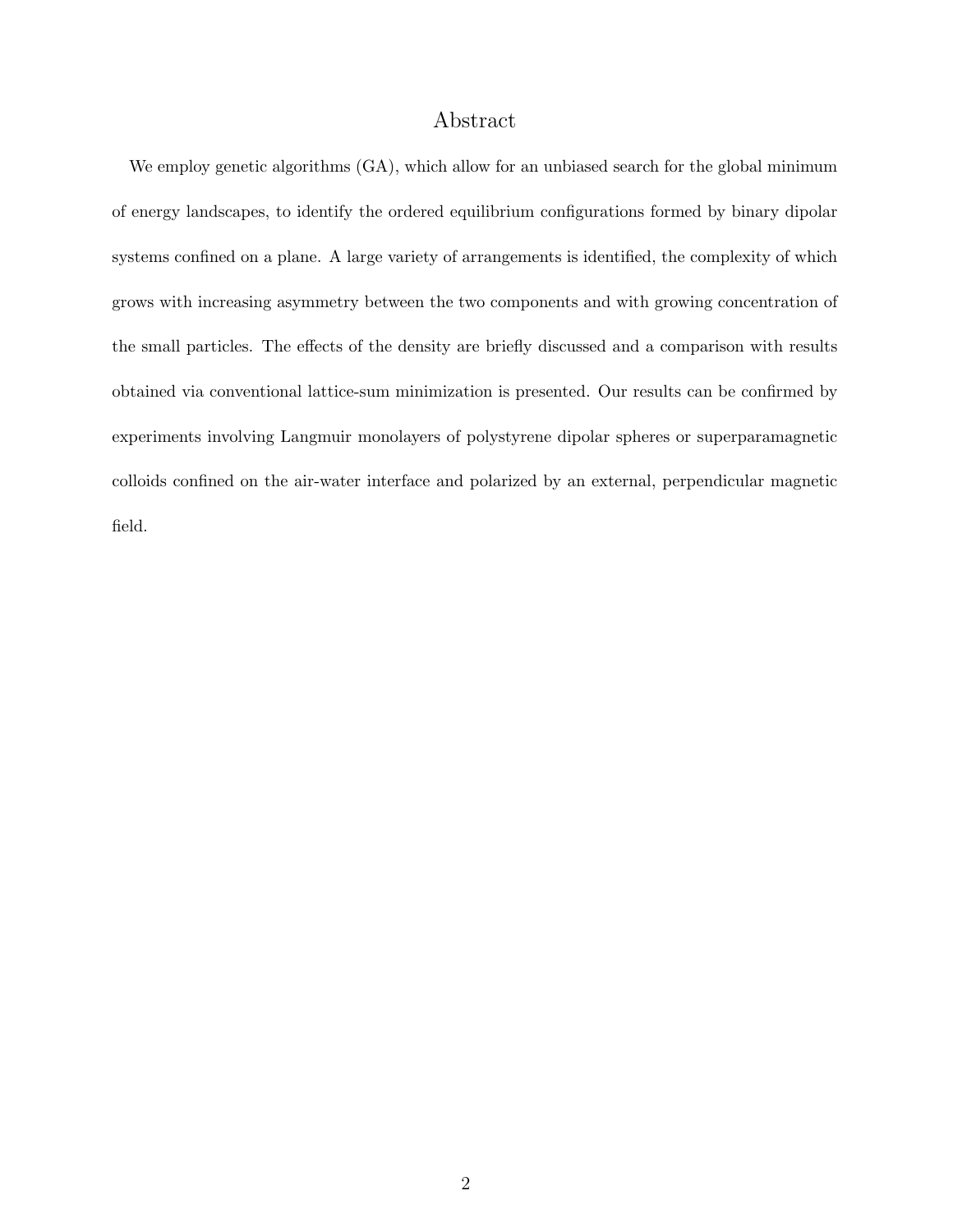Investigations of the structural and thermodynamic properties of colloids confined at fluid interfaces represent a very active topic of current research. Unlike particles in the bulk, the effective interactions between the colloidal particles at fluid interfaces are influenced not only by the properties of the particles and the solvent but, in addition, by the surface and line tensions of the interface.<sup>[1](#page-13-0)</sup> Here we focus on the self-assembly scenarios of binary dipolar colloids, a system for which various experimental realizations exist, and whose interactions have been quantitatively established. Experimentally, studies of two-dimensional ordered arrangements of colloidal particles can be fairly easily realized by investigating polystyrene particles floating on an oil-water interface<sup>[2](#page-13-1)[,3](#page-13-2)</sup> (system I). Their size, typically lying in the micrometer domain, allows a direct observation of the particles in light microscopes. Computer simulations for the binary case,<sup>[4](#page-13-3)</sup> mimicking the experimental setup sketched in Fig. [1\(](#page-3-0)a), revealed a surprisingly rich spectrum of exotic ordered equilibrium structures. Another realization of such systems is offered by the setup of Maret and coworkers,  $5,6,7,8,9$  $5,6,7,8,9$  $5,6,7,8,9$  $5,6,7,8,9$  $5,6,7,8,9$  employing superparamagnetic colloids suspended on a pendant water droplet, as sketched in Fig. [1\(](#page-3-0)b) (system II). Here, a magnetic field B applied in the perpendicular direction polarizes the particles and induces a repulsive interaction among them that scales with interparticle separation r as  $\sim r^{-3}$ , see Refs. [9,](#page-13-8)[10.](#page-13-9)

For system I, Sun and Stirner<sup>[11](#page-13-10)</sup> have derived the following expressions for the pair potentials,  $\Phi_{ij}(r)$ , acting between the two species of particles:

<span id="page-2-0"></span>
$$
\Phi_{ij}(r) = \begin{cases}\n\infty & r \le (R_i + R_j) \\
\frac{P_i P_j}{16\pi \epsilon R_i R_j} \frac{1}{r} \ln \left[ \frac{r^2 - (R_i - R_j)^2}{r^2 - (R_i + R_j)^2} \right] & r > (R_i + R_j)\n\end{cases}
$$
\n(1)

Here,  $R_i$  and  $P_i$  are the radius and the dipolar moment of species i and  $\epsilon$  is the dielectric constant of water. In what follows, we assume that  $P_i = \alpha R_i^3$ , with some proportionality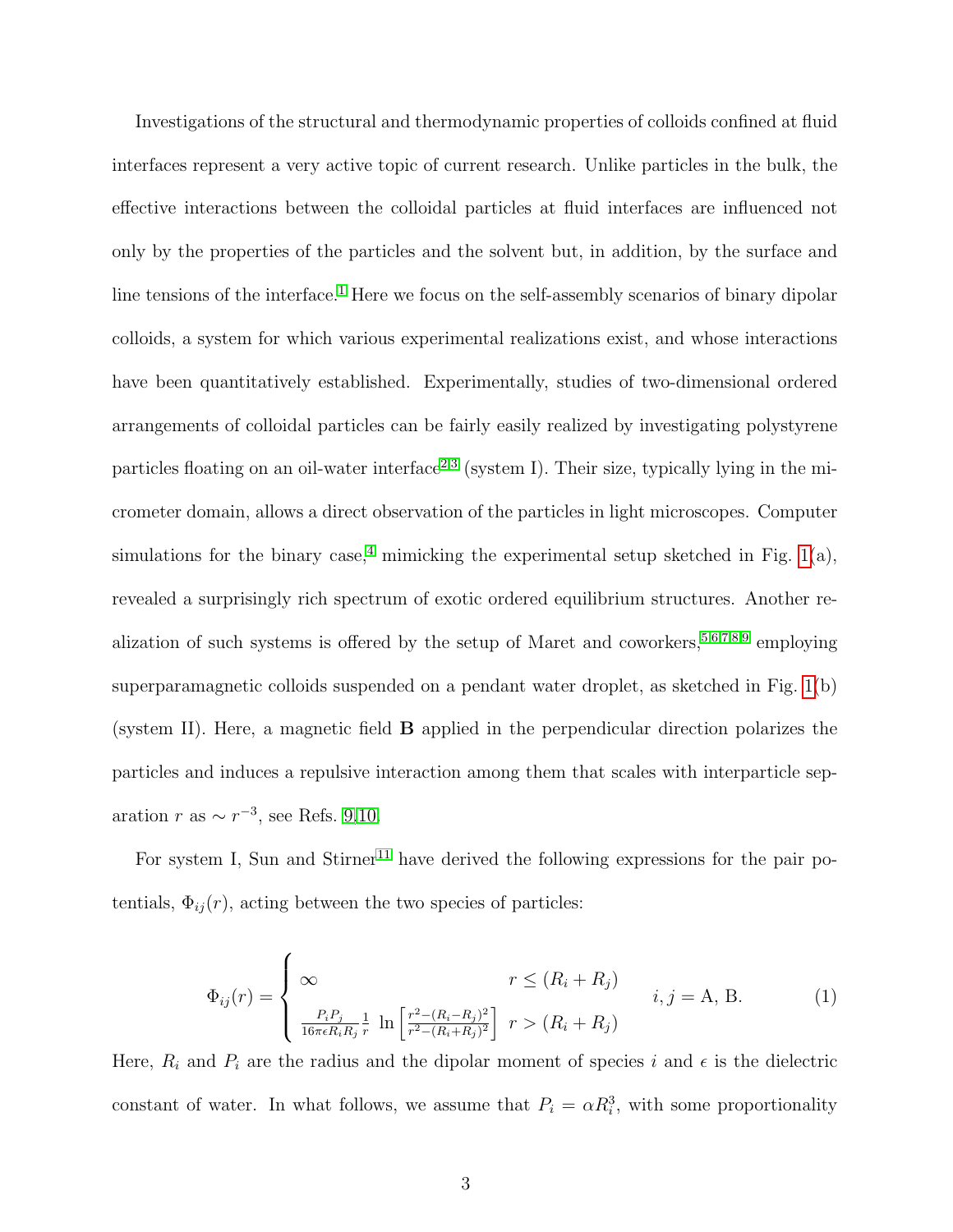

<span id="page-3-0"></span>FIG. 1: (a) Schematic representation of system I (inspired by Ref. [4\)](#page-13-3): two particles of different size floating at an oil-water-interface. The dipole moments  $P_1$  and  $P_2$  are given by the vector sum of the dipole moments on the particle-oil-interface, since the dipole interaction is screened in the aqueous phase. (b) Schematic representation of system II: superparamagnetic colloidal particles trapped on the water/air interface in a pendant water droplet. The external magnetic field  $\bf{B}$  is used to tune the interactions between the spheres.

constant<sup>[12](#page-13-11)</sup>  $\alpha$ . Introducing  $z \equiv R_{\rm B}/R_{\rm A} < 1$  and  $x \equiv r/d_{\rm A}$  ( $d_{\rm A} = 2 R_{\rm A}$ ), and factoring out a prefactor common to all three interactions  $\Phi_{ij}(r)$ , we arrive at the following expressions for the dimensionless interaction potentials  $\Psi_{ij}(x)$ :

$$
\Psi_{AA}(x) = \frac{1}{x} \ln \left[ \frac{x^2}{x^2 - 1} \right] \qquad \text{for } x \ge 1; \tag{2}
$$

$$
\Psi_{\rm BB}(x) = \frac{z^3}{x} \ln \left[ \frac{x^2}{x^2 - z^2} \right] \qquad \text{for } x \ge z;
$$
\n(3)

$$
\Psi_{AB}(x) = \frac{z^{3/2}}{x} \ln \left[ \frac{4x^2 - (1-z)^2}{4x^2 - (1+z)^2} \right] \quad \text{for } x \ge (1+z)/2. \tag{4}
$$

The functions  $\Psi_{ij}(x)$  are displayed in Fig. [2\(](#page-4-0)a) for two different values of z. Expanding the logarithms for  $x \gg 1$  yields the approximate expressions  $\Psi_{ij}(x) \cong (z_i z_j)^{5/2}/x^3$ , where  $z_{i,j} = 1$  or z if  $i, j = A$  or B. Fig. [2\(](#page-4-0)b) shows the asymptotic, power-law form of the interactions. In two dimensions, where the exponent of the power-law exceeds the dimension of space, the subtle issues of the shape-dependence of the thermodynamics, which arise for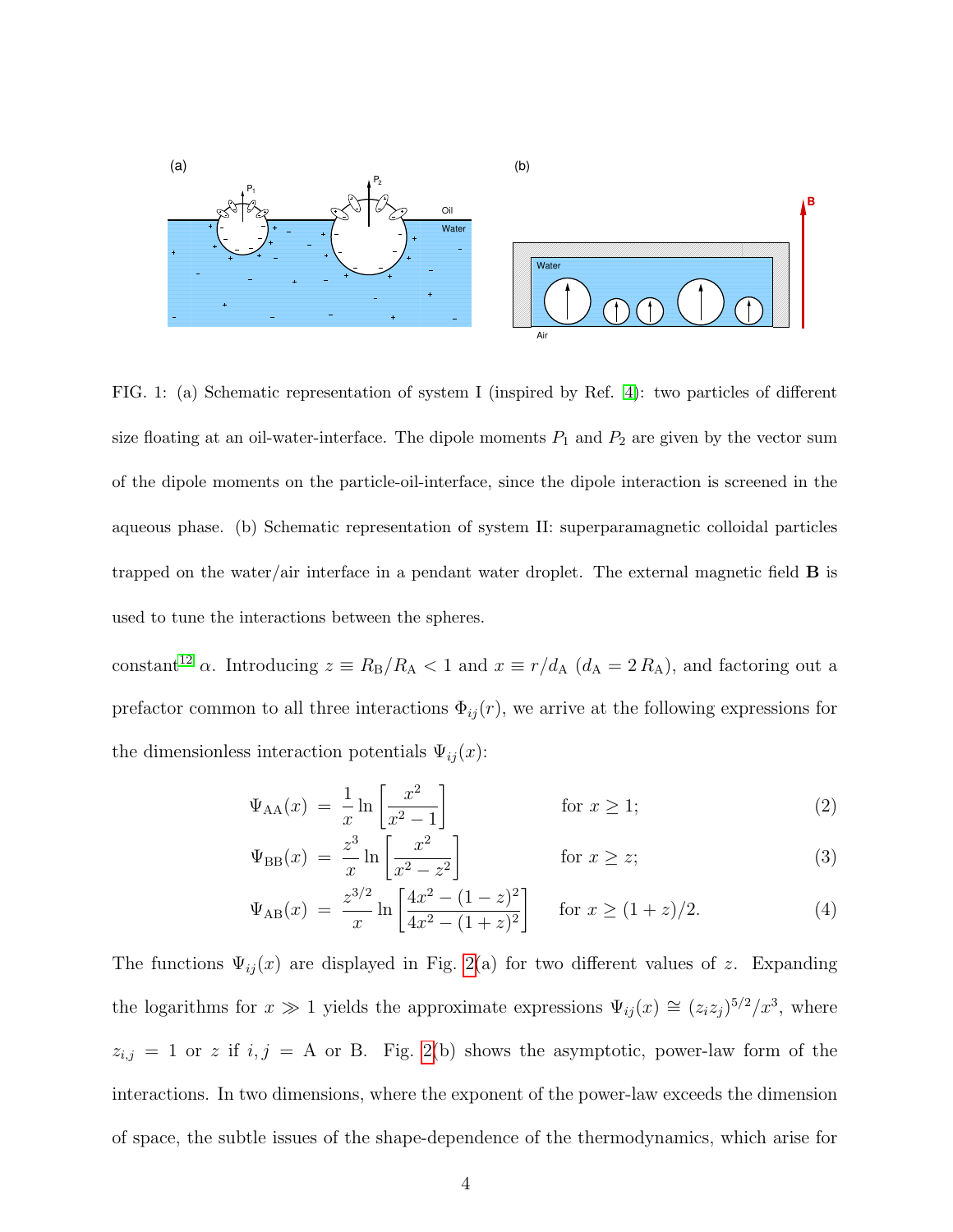three-dimensional dipoles,  $^{13}$  $^{13}$  $^{13}$  are absent.

For system II, on the other hand, where the superparamagnetic colloids have a susceptibility ratio  $m < 1$ , the dimensionless interaction potentials read<sup>[9](#page-13-8)[,10,](#page-13-9)[14](#page-14-0)</sup> as  $\bar{\Psi}_{ij}(x) = m_i m_j/x^3$ , where  $z_{i,j} = 1$  or m if  $i, j = A$  or B. If the overall density of system I is sufficiently low, so that the asymptotic forms of  $\Psi_{ij}(x)$  above hold, systems I and II become equivalent, with the correspondence  $z^{5/2} \leftrightarrow m$ . The ground states of system II have been recently analyzed with conventional methods in the work of Assoud *et al.*<sup>[14](#page-14-0)</sup> for  $0.08 \le m \le 1$ , being inspired by the phase diagram of a two dimensional, binary hard-sphere mixture.<sup>[26](#page-14-1)</sup> Here, we concentrate on system I in the domain 0.1  $\le z \le$  0.5, corresponding to much stronger asymmetries (i.e.,  $3 \times 10^{-3} < m < 0.18$ ) but still having sufficient overlap in the parameter range with that of Ref. [14](#page-14-0) to allow for quantitative comparisons. Finally, the system is characterized by the number-density  $\eta$  or its dimensionless counterpart,  $\eta d_A^2$ .



<span id="page-4-0"></span>FIG. 2: (a) The interaction potentials of Eq. [\(1\)](#page-2-0) for  $z = 0.3296$  (full lines) and  $z = 0.5$  (broken lines). (b) Double logarithmic plots of the  $\Psi_{ij}(x)$  for  $z = 0.5$ , demonstrating their −3 power-law dependence for large x-values.

It is well-known that binary mixtures tend to show a board spectrum of rather complex alloy phases, most of them being extremely hard to guess. With the ambition to cover as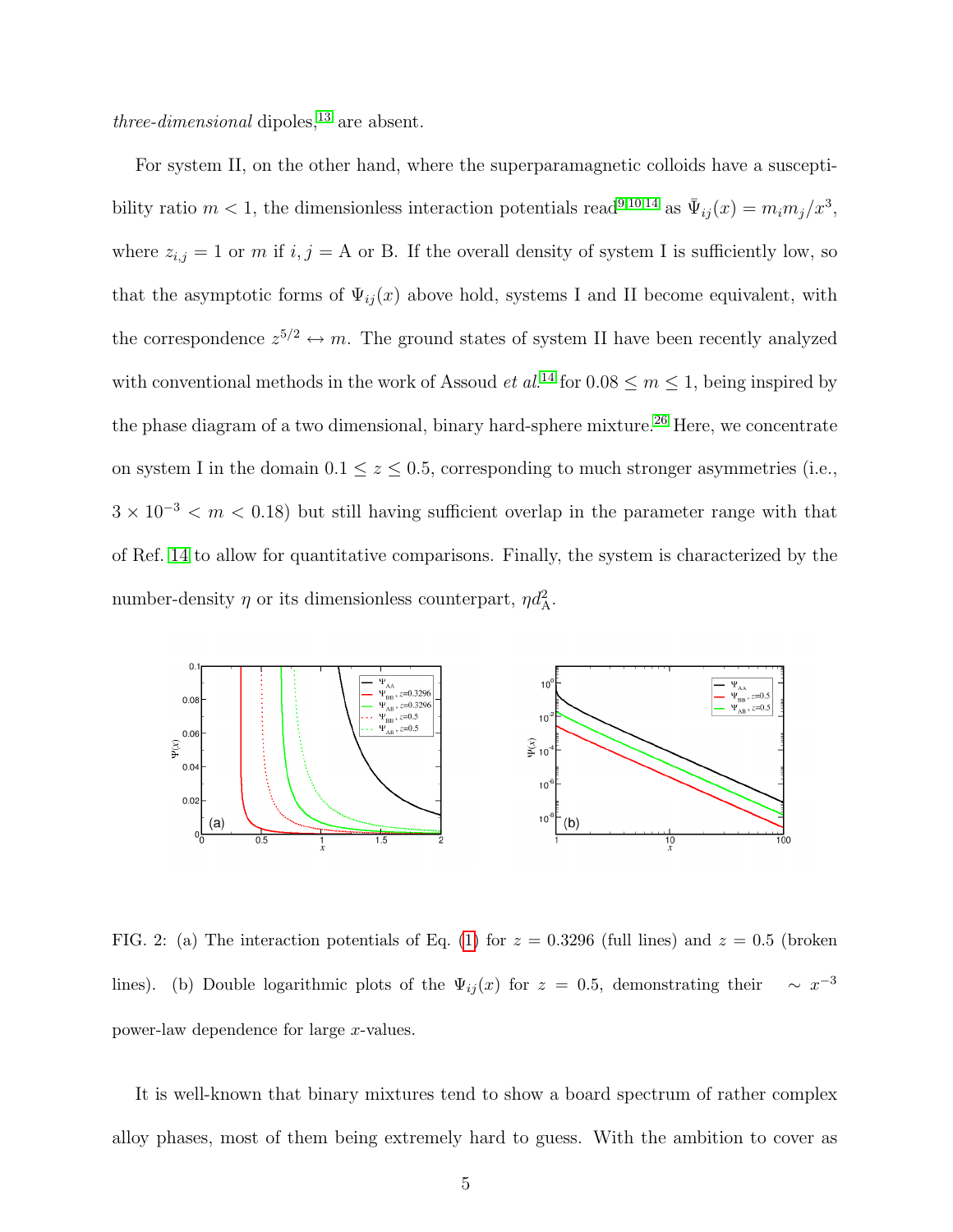large a variety of structures as possible and in an effort to cope with this problem in an efficient way, we employed genetic algorithms<sup>[15](#page-14-2)</sup> (GAs) instead of following the conventional approach to the problem of finding minimum energy configurations (MECs), which relies on preselected sets of candidate structures. GAs were invented in the 1970s by Holland  $et \ al.$  to solve high dimensional and complex problems in engineering science.<sup>[16](#page-14-3)</sup> They are optimization techniques, modeled after the natural process of evolution, and mimic certain biological mechanisms, such as mating and mutation, to find the optimal solution to a proposed problem. Due to its special design, a GA is able to take the whole search space into account at once and at the same time to concentrate its computing efforts on promising regions. It is this global scope that makes GAs an efficient and widespread tool in fields like economics and engineering. In the realm of structure optimization, a typical problem in atomic condensed matter physics, they have found applications in determining optimal atomic clusters,[17](#page-14-4)[,18](#page-14-5) and, very recently, in optimizing extended spatial structures.[19](#page-14-6)[,20](#page-14-7) In soft matter, applications of GAs to predict equilibrium crystal structures for one-component systems has already delivered remarkable results, both in two<sup>[21](#page-14-8)</sup> and three dimensions,  $22,23,24$  $22,23,24$  $22,23,24$ but binary systems have not been looked upon with GAs so far.

Based on the approaches presented in Ref. [25,](#page-14-12) we designed a method to determine ordered MECs for binary monolayers. In our method, lattice parameters are freely optimized with respect to the free energy, which, at  $T = 0$ , reduces to the lattice sum U of the ordered structure. The efficiency of the GA allows us to perform our search for equilibrium structures among all possible lattices, without posing any bias on the algorithm whatsoever. The only limiting factor constraining our search is the maximum of particles per cell that the algorithm can handle in reasonable time. The risk of overlooking relevant structures at any point in the process is thus minimized.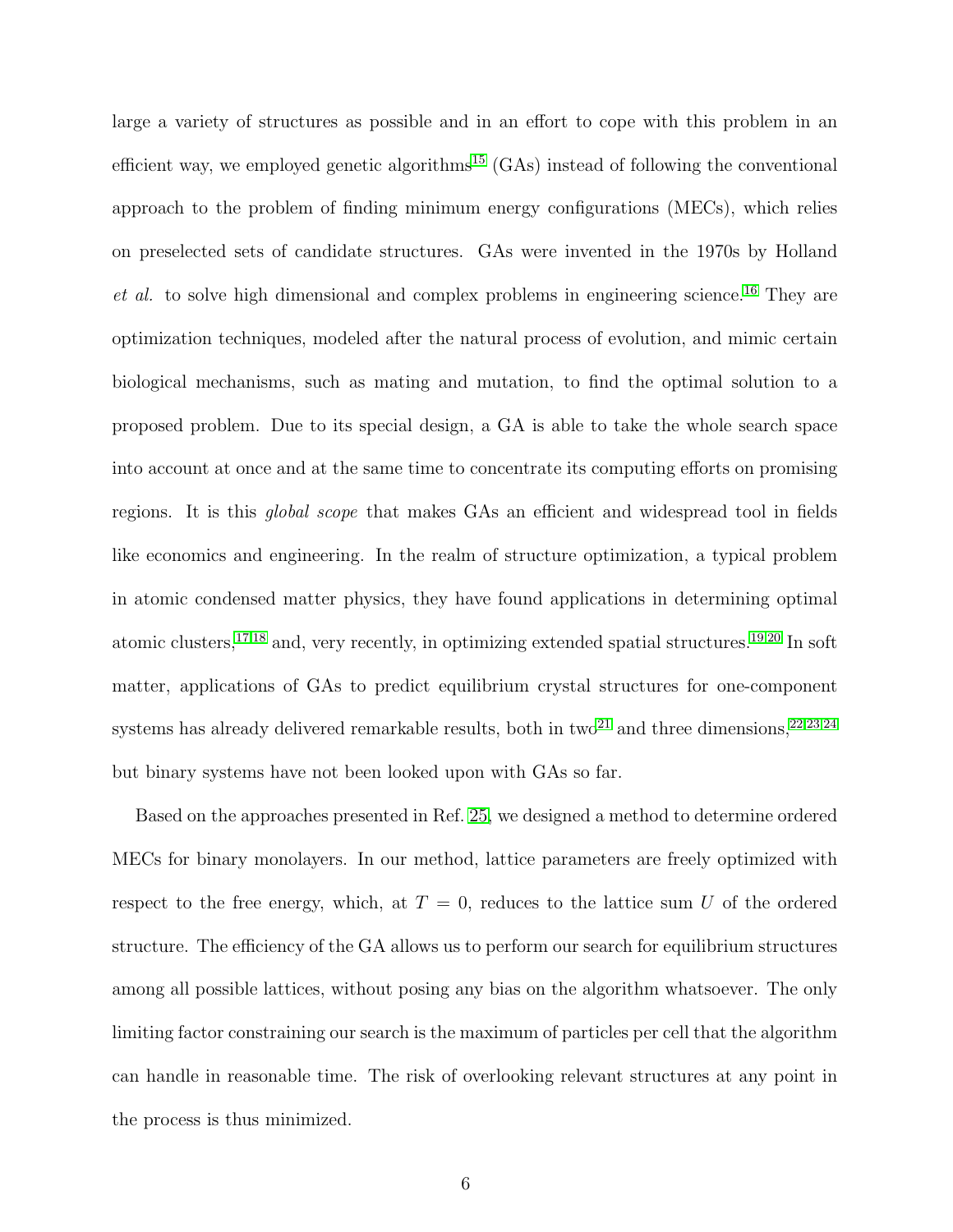In general, we have to deal with non-Bravais lattices, with  $s(> 1)$  particles per unit cell. We parametrized these lattices with  $n_A$  particles in the unit cell belonging to species A and the remaining  $n_B = s - n_A$  particles to the other species, B, coding the position vectors of all particles in a binary fashion. We obtained results for particle size ratios in the range of  $z = 0.1$  to  $z = 0.5$ , including the value of  $z = 0.3296$  that corresponds to the particle size ratio used in previous Monte Carlo (MC) simulations.<sup>[4](#page-13-3)</sup> The concentration of small particles,  $C = n_B/s$ , was systematically varied for every size ratio. Most of the calculations were performed with a maximum of eight particles per unit cell, so C lied in the range of  $1/8 \le C \le 7/8$ . Additional calculations were performed for  $C = 7/9$ , as exotic phases were to be expected for this particular ratio.[26](#page-14-1)

Before presenting the results obtained by the GA, let us discuss some generic expected features of the MECs, arising from the functional form of the potential. In sufficiently dilute one-component systems, a hexagonal lattice is formed since  $\Psi_{ij}(r) \sim r^{-3}$  at long distances. This "default structure" is also found in two limiting cases of the binary mixture: first, for  $z \rightarrow 0$ , when the smaller B-particles are of vanishing size compared to the larger A-particles, and second for  $z \to 1$ , when the two species become indistinguishable. In the first case we expect the large particles to form hexagonal lattices, more or less unperturbed by the presence of the small ones. If  $z$  is small, the B-particles can form independent patterns in the interstitial regions of the hexagonal lattice formed by the A-particles without paying a high penalty in energy. Thus, distinct groups of small particles should be observed with their size fulfilling the stoichiometric requirements. In the opposite case, as the similarity in size increases, the B-particles require more space. Now the concentration and the dependence of the interspecies interactions on the distance are the key quantities that determine the ordered equilibrium structure.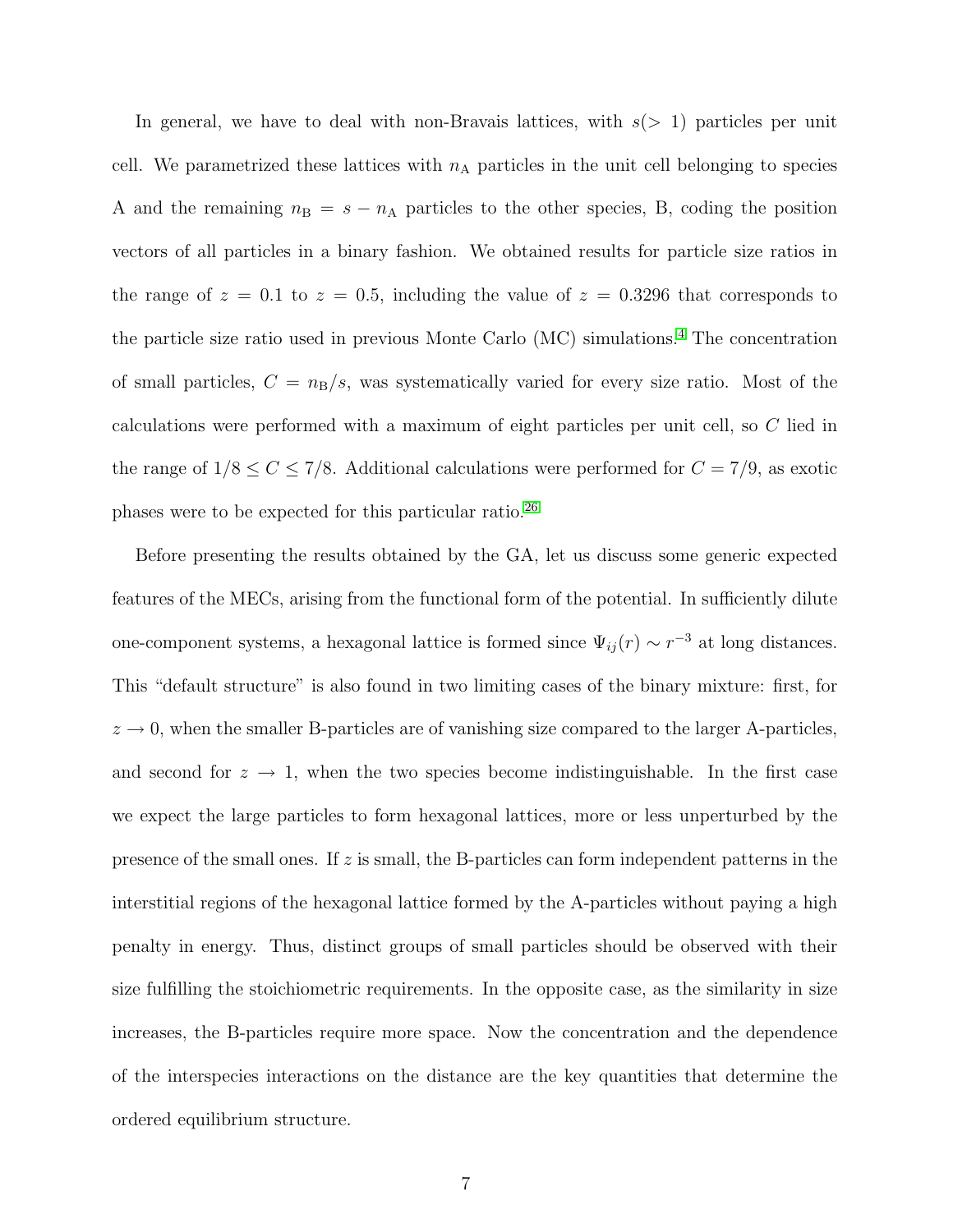

<span id="page-7-0"></span>FIG. 3: Minimum energy configurations for  $C \leq 1/2$ , *i.e.*  $n_{\rm B} \leq n_{\rm A}$  for  $\eta d_{\rm A}^2 = 0.6$ . Particle diameters are not drawn to scale.

In Figs. [3](#page-7-0) and [4](#page-8-0) we present the ordered equilibrium configurations found with our GAmethod for increasing concentration of small particles C at an overall particle density of  $\eta d_{\rm A}^2 = 0.6$ . To facilitate discussion we divide our results into two blocks: structures with  $n_{\rm B} \le n_{\rm A}$  (Fig. [3\)](#page-7-0) and structures  $n_{\rm B} > n_{\rm A}$  (Fig. [4\)](#page-8-0). We begin with the case  $n_{\rm B} \le n_{\rm A}$ . For sufficiently large values of z, *i.e.*,  $z = 0.3296$  and  $z = 0.5$ , the small particles are able to perturb the (ideal) hexagonal structure formed by the large particles in their immediate surrounding, even though they represent the minority component. In regions where there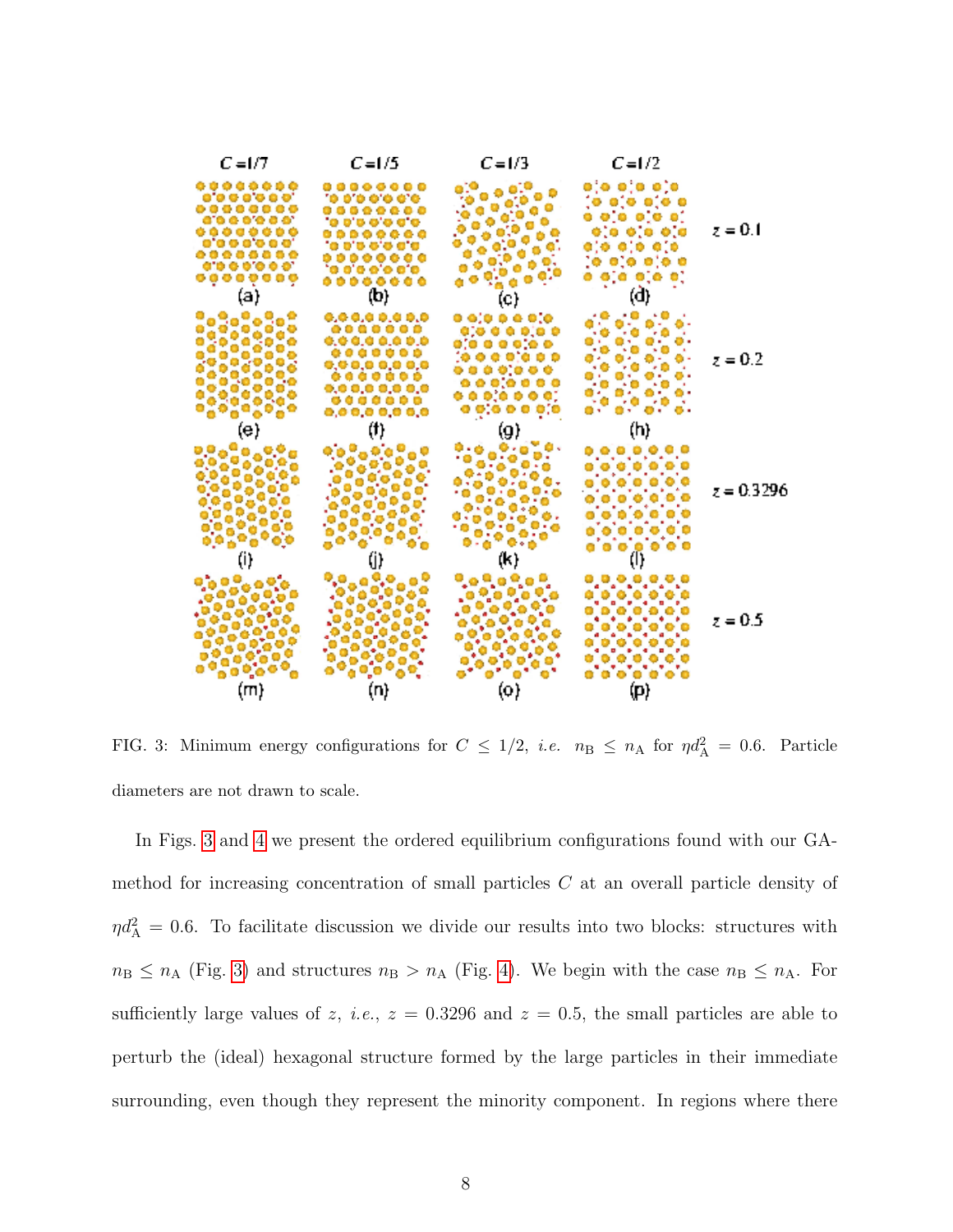

<span id="page-8-0"></span>FIG. 4: Minimum energy configurations for  $C > 1/2$ , *i.e.*  $n_{\rm B} > n_{\rm A}$  for  $\eta d_{\rm A}^2 = 0.6$ . Particle diameters are not drawn to scale.

are no small particles in the immediate neighborhood, the hexagonal structure of the large particles prevails, whereas the small particles are found in the center of squares formed by the large particles [see Figs. [3\(](#page-7-0)i),(j),(m) and (n)]. On the other hand, if z is below a certain threshold, i.e.,  $z = 0.1$  and  $z = 0.2$ , the influence of the small particles is not sufficient to cause a substantial modification of the hexagonal pattern of the large particles. Instead, since the small particles experience mutually a very weak repulsion, they tend to stay close together in this z-regime, arranging in lanes which meander through the hexagonal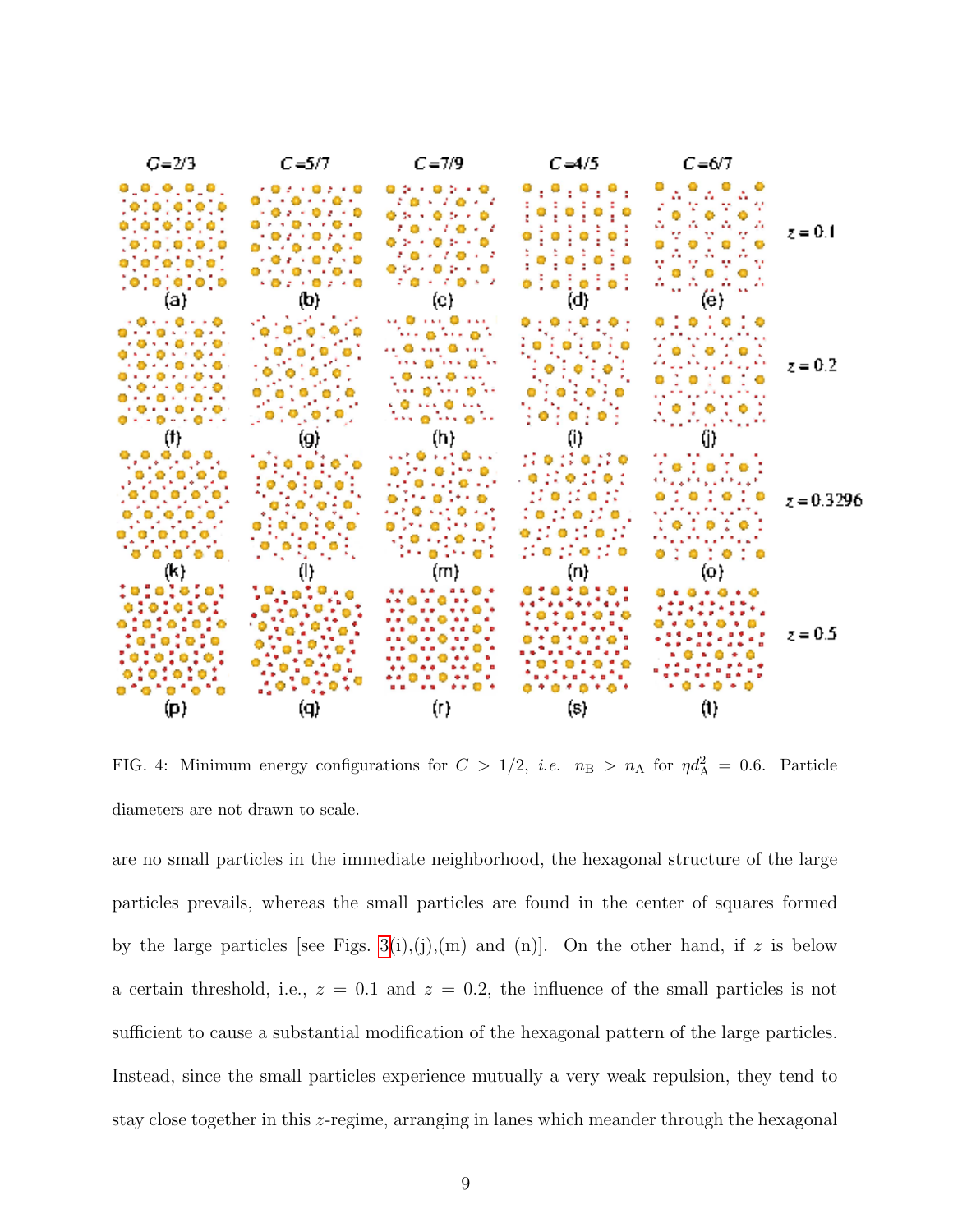lattice formed by the large particles, see Figs.  $3(c)$ ,  $3(d)$ ,  $3(g)$ , and  $3(h)$ . For very small concentrations, *i.e.*,  $C = 1/7$  and  $C = 1/5$  [cf. Figs. [3\(](#page-7-0)a), 3(b), 3(e), and 3(f)], the 'lanes' of the small particles are interrupted by intervening big ones due to the simple fact that not sufficiently many B-particles are available in the system. It might be possible that also in these cases pure B-particle lanes will form but this would require a much larger unit cell, which was not included in our study.

When the small particles become the majority component, the found structures become much more complex, as can be seen from Fig. [4.](#page-8-0) As expected, B-particles are observed to arrange in distinct groups for many parameter settings. We find small particles forming dimers, [Figs. [4\(](#page-8-0)b), 4(c), and 4(d)], elongated- [Fig. 4(g)] and triangular-trimers [Figs. 4(c) and  $4(e)$ , as well as chain-like pentamers [Fig. [4\(](#page-8-0)l)] and heptamers [Fig. 4(h)]. In contrast, the A-particles form rather simple lattices which accommodate in their interstitial regions these sometimes rather complex groups of B-particles. For  $C = 2/3$ , dimers of small particles, observed for moderate values of z [Fig. [4\(](#page-8-0)k)] are a precursor of lane formation [Fig. [4\(](#page-8-0)p)]. For small values of z, the large particles form a hexagonal pattern and the small particles are distributed in the interstitials. At  $z = 0.3296$  the hexagonal structure of the large particles is distorted and the small particles are grouped in dimers. If the particle size ratio is further increased, the dimers of small particles change their orientation and lane formation sets in which now strongly distorts the underlying lattice of A-particles. The scenario repeats itself for  $C = 5/7$ , [vertically from Fig. [4\(](#page-8-0)b) to Fig. 4(q)] but here the stoichiometry, which does not accommodate a single B-particle in the interstitials of A, forces a much richer structure: for  $z = 0.1$ , Fig. [4\(](#page-8-0)b), the B-particles form an ordered array of monomers and dimers, which transforms into an array of monomers and linear trimers for  $z = 0.2$ , Fig. [4\(](#page-8-0)g). For  $z = 0.3296$ , the aggregates of B-particles become monodisperse,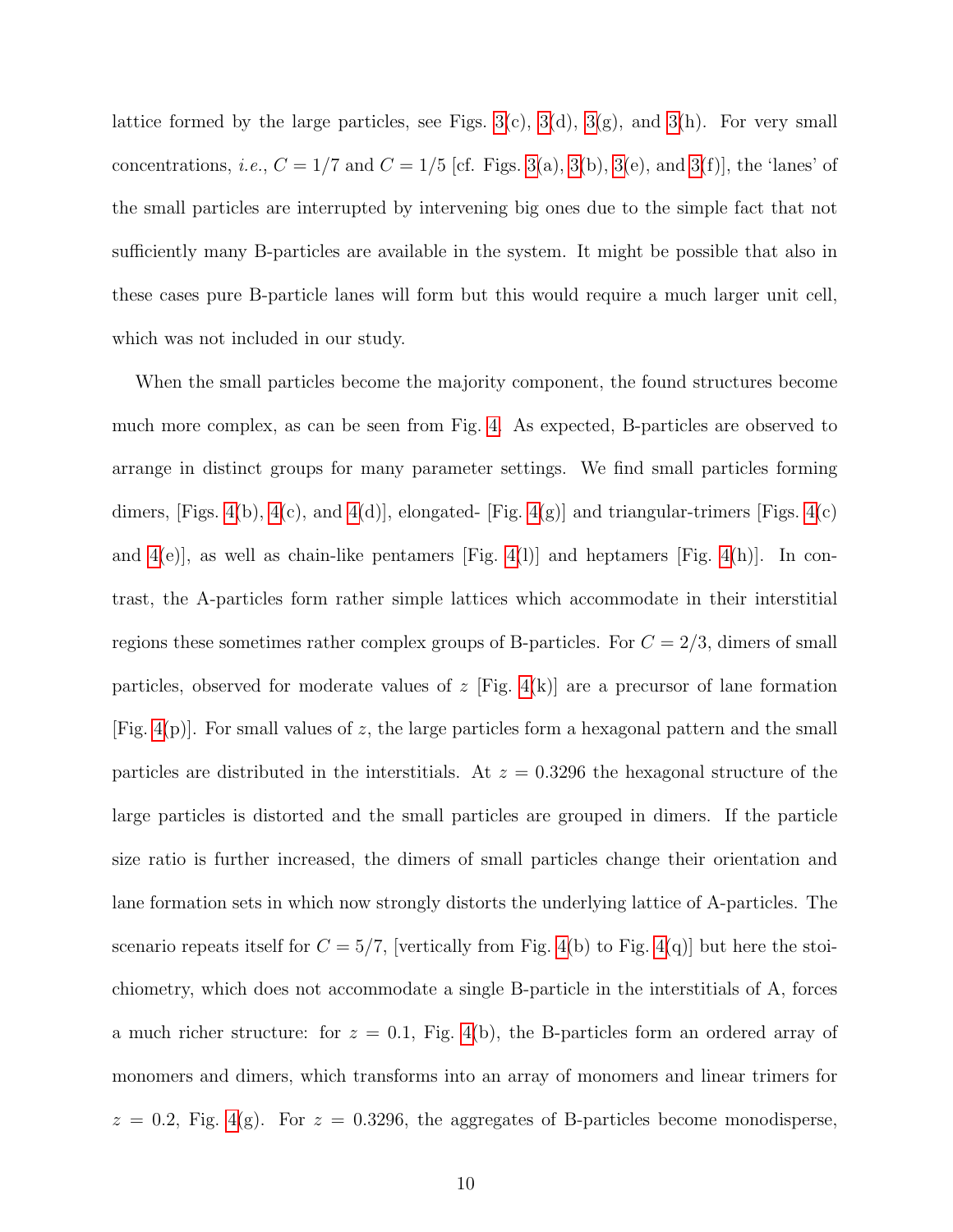zig-zag-like pentamers, Fig. [4\(](#page-8-0)1); and, finally, for  $z = 0.5$ , formation of two interchanging kinds of B-lanes, thick and thin, takes place, Fig. [4\(](#page-8-0)q).

Evidently, the higher the value of  $C$ , the more surprises are hidden in the system. Let us discuss the sequences for  $C = 7/9$ ,  $C = 4/5$ , and  $C = 6/7$  in more detail. For  $C = 6/7$ and for small z-values, the interstitials of the A-lattice are occupied by *three different kinds* of B-aggregates: monomers, dimers and triangular trimers, Fig. [4\(](#page-8-0)c). For  $z = 0.2$ , Bparticles arrange in zigzag-shaped heptamers which distort the hexagonal pattern of the large particles, Fig.  $4(h)$ . However, in contrast to the smaller C-values a further increase of z does not directly lead to lane formation but rather a new, exotic structure intervenes for  $z = 0.3296$ , Fig. [4\(](#page-8-0)m). Here, two neighboring heptamers merge, forming thereby a sequence of alternately oriented cup-like structures, each of them hosting an A-particle. If z is increased further, thick and thin lanes are again formed, Fig.  $4(r)$ . In the second sequence,  $C = 4/5$ , the B-dimers [Fig. [4\(](#page-8-0)d)], observed for  $z = 0.1$ , transform into zigzag lanes [Fig. [4\(](#page-8-0)i)], pearl-necklace-lanes [Fig. [4\(](#page-8-0)n)] and finally into rings, each of them surrounding one A-particle, [Fig. [4\(](#page-8-0)s)], as z grows. Finally, for the sequence  $C = 6/7$ , a ring-like structure is formed for  $z = 0.1$  to  $z = 0.3296$ , Figs. [4\(](#page-8-0)e), 4(j) and 4(o), where every large particle is surrounded by six triangular trimers of small particles, forming a structure resembling a Kagome lattice  $[Fig. 4(e)]$  $[Fig. 4(e)]$  $[Fig. 4(e)]$ . The B-interparticle distance within the trimers increases with z. Finally, for  $z = 0.5$  lane formation sets in once more [Fig. [4\(](#page-8-0)t)], but now the lanes formed by the small particles are interconnected, due to the high concentration of B-particles.

The structures found by the GA for  $z = 0.5$  correspond to  $m = 0.177$  in the terminology of Assoud  $et$   $al$ .<sup>[14](#page-14-0)</sup> For those stoichiometries that have been considered both in the present work and in Ref. [14,](#page-14-0) the same structures were found by both the conventional approach and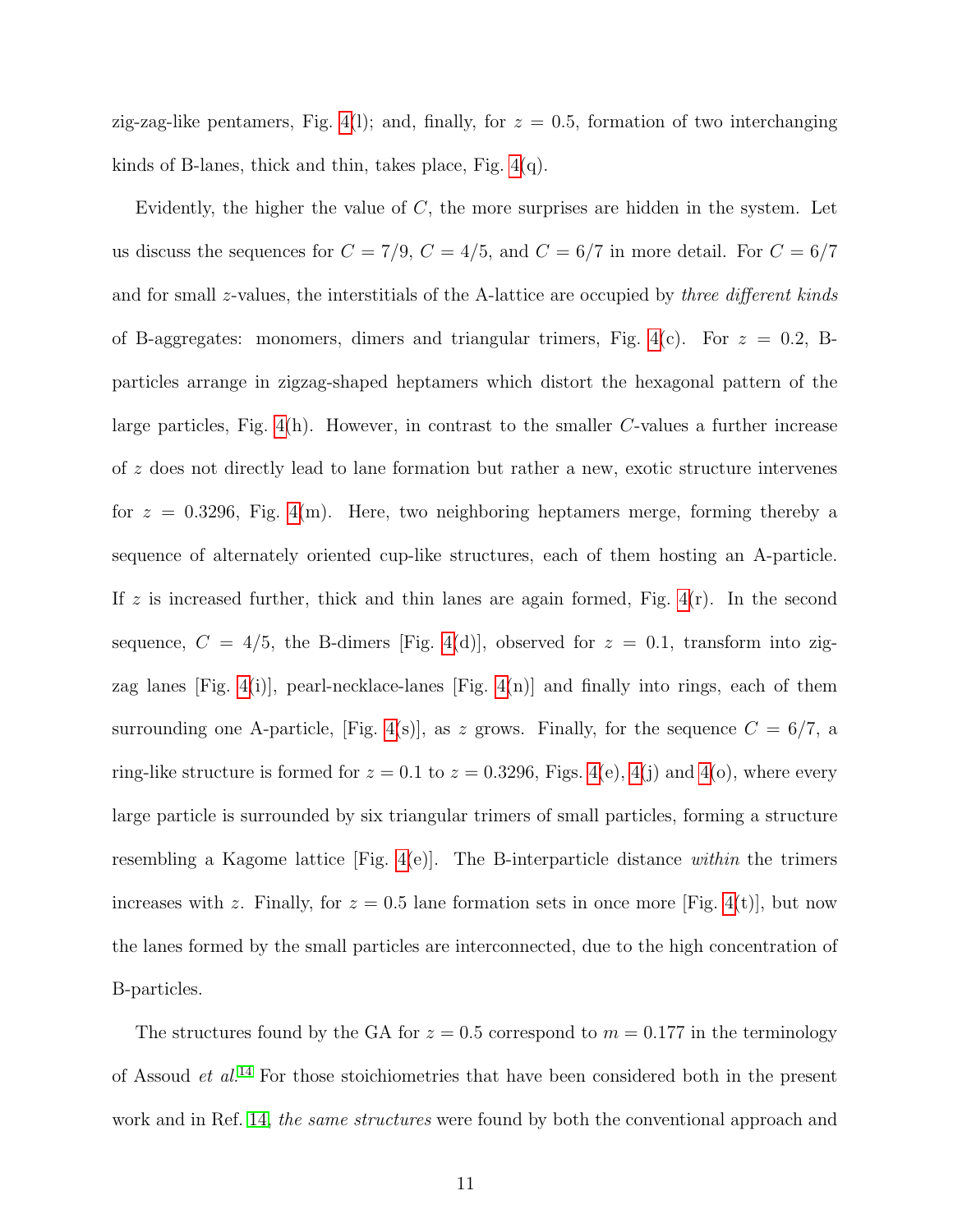

<span id="page-11-0"></span>FIG. 5: Two sequences of MECs for  $z = 0.5$  and two different concentrations C. Structural change is observed in both sequences, once between  $\eta d_A^2 = 0.6$  and  $\eta d_A^2 = 0.8$  (top) and once between  $\eta d_{\rm A}^2 = 0.4$  and  $\eta d_{\rm A}^2 = 0.6$  (bottom).

by the GAs. The GAs offer a higher predictive power and flexibility to identify structures in the regime of large size-disparity and high C-values, where the unit cells become increasingly complex and conventional methods reach their limitations.[14,](#page-14-0)[26](#page-14-1)

Were the interaction potentials of Eq. [\(1\)](#page-2-0) to be pure power-laws, as those employed in Ref. [14,](#page-14-0) the overall density  $\eta d_A^2$  would be an irrelevant parameter, in view of the absence of any length scale in the interactions. Since the logarithmic dependence, as well as the hard cores of the present interactions, Eq.  $(1)$ , set in at very small separations [cf. Fig.  $2(b)$ ], we expect that the structures reported in Figs. [3](#page-7-0) and [4](#page-8-0) will be stable for a broad range of small to intermediate densities. To put this assumption into a check, we have investigated the ordered equilibrium configurations of our system varying the density  $\eta d_A^2$  from 0.2 to 0.8. We report selected results in Fig. [5.](#page-11-0) For concentration  $C = 1/3$ , upper row, the lanelike structure remains unchanged up to a density at least as high as  $\eta d_A^2 = 0.6$ , only the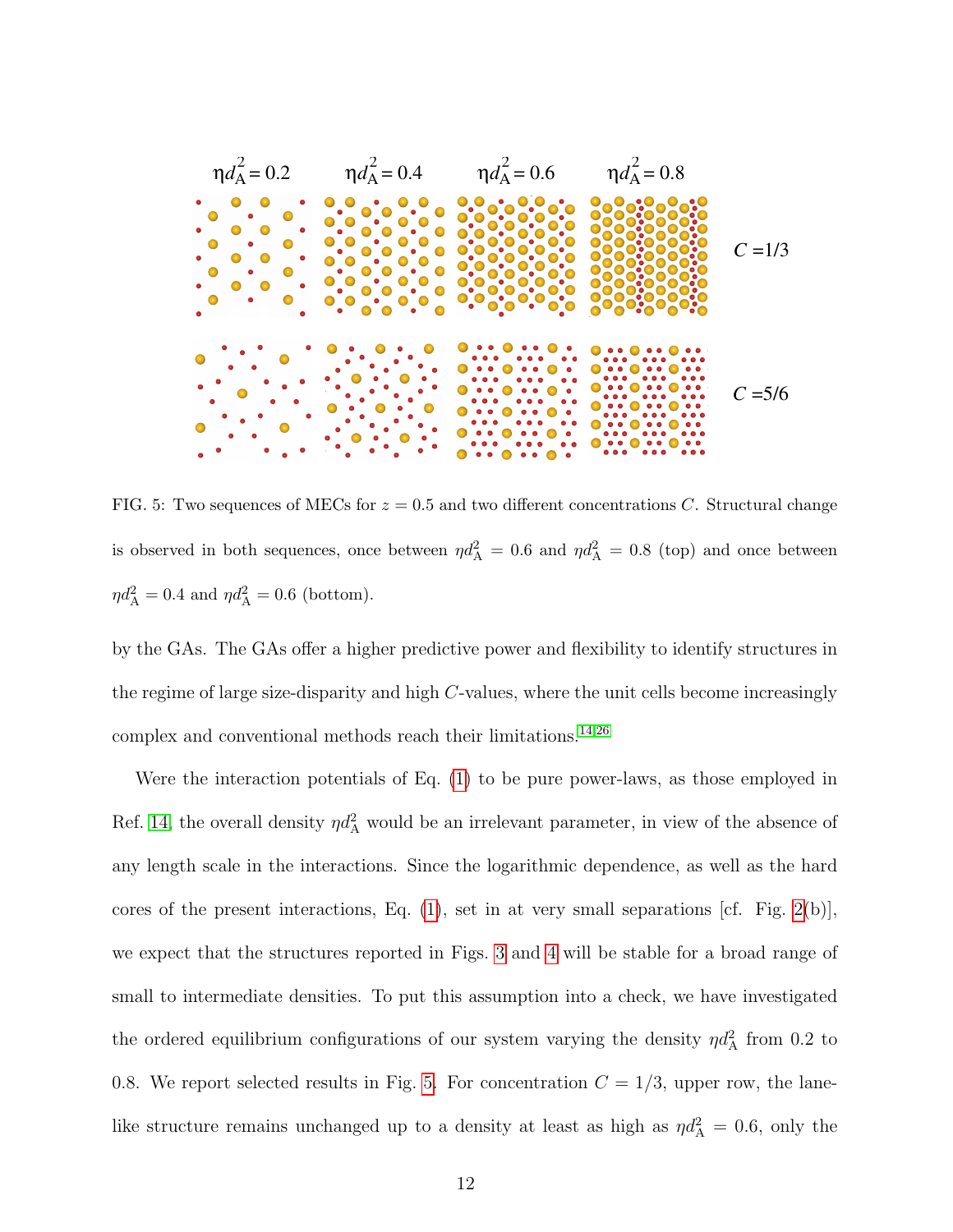distances are scaled as  $\eta$  increases. As the density is further increased to  $\eta d_A^2 = 0.8$ , the following structural transition takes place: every second B-lane is dissolved by merging one of the neighboring ones; consequently, the inter-lane distance and the density in each of these lanes is increased by a factor of two. For  $C = 5/6$ , a structural change induced by density sets in earlier, namely between  $\eta d_A^2 = 0.4$  and  $\eta d_A^2 = 0.6$ . Here, the original pattern shows rings of B-particles while, again, at high densities lane formation is observed. Moreover, all structures shown here have the lowest energy values found by the GA but, at the same time, other ones with very small energy differences have been discovered in some GA runs. Both the effects of the density and the discussion of 'quasi-degenerate' ground states will be the subject of a future publication.

We have applied genetic algorithms to examine ordered equilibrium configurations for binary, two-dimensional dipolar mixtures. Despite the simplicity of the interactions involved, the system shows a tremendous variety and complexity of the resulting structures. This convincingly demonstrates the power of this novel optimization technique to deal with the problem of finding the global minimum of a rugged potential energy surface, which becomes increasingly involved as the number of components of the mixture increases. We have demonstrated that GAs are an effective and reliable new tool which merits a more widespread appreciation in the soft matter community, on equal footing with complementary tools, such as Monte Carlo simulated annealing and Molecular Dynamics simulations. The variety of the encountered structures can easily be verified experimentally considering either a binary mixture of two-dimensional superparamagnetic colloidal particles<sup>[9,](#page-13-8)[10](#page-13-9)</sup> or a binary mixture of polystyrene spheres floating on an oil-water interface<sup>[2](#page-13-1)</sup>.

The authors thank Dieter Gottwald for helpful discussions. This work has been supported by the Austrian Research Foundation (FWF), project numbers P17823-N08 and P19890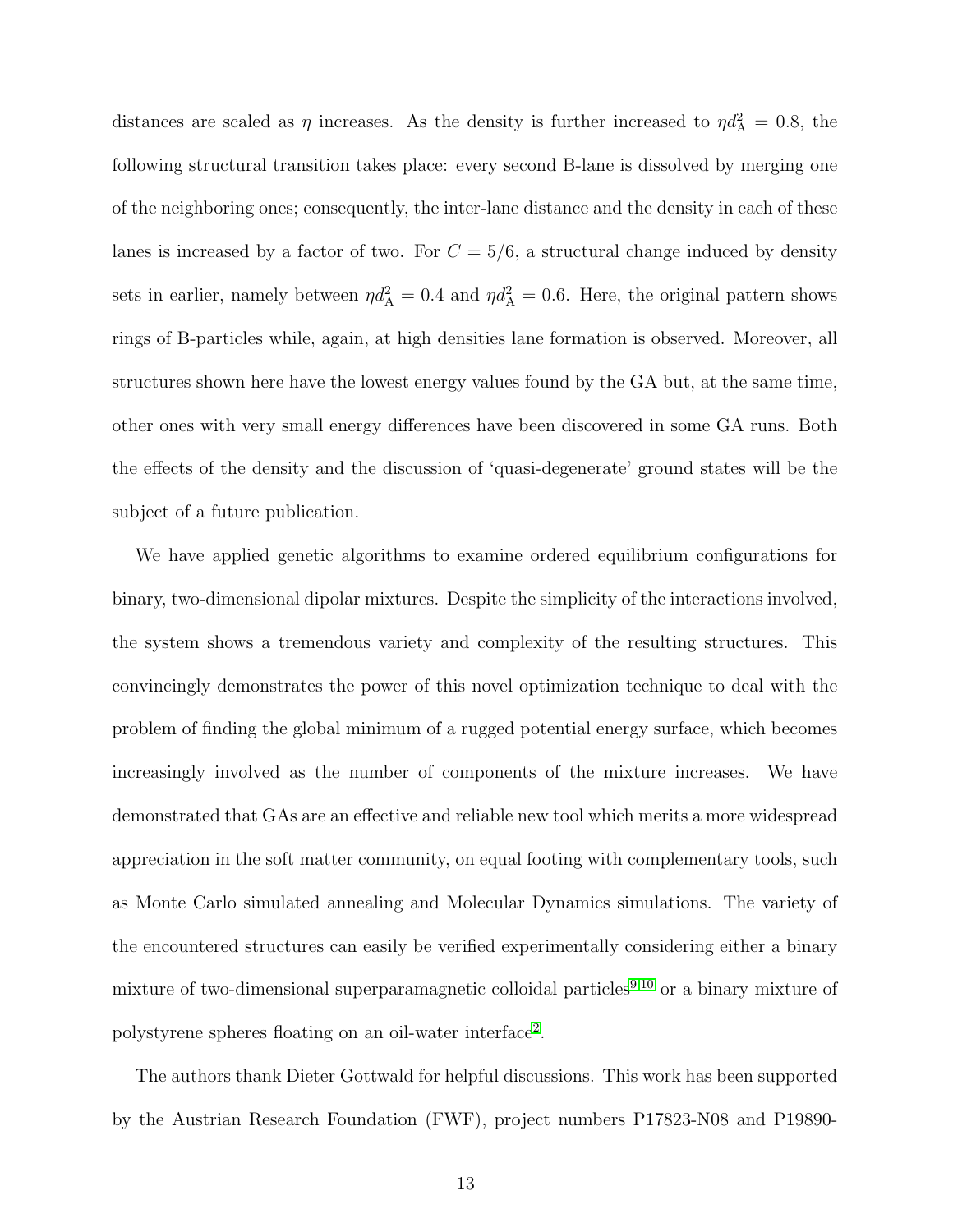N16, and the European Science Foundation short-visit-grant "SimBioMa 1730" (J.F.), by the Marie Curie program of the European Union, contract number MRTN-CT2003-504712 and the Foundation Blanceflor Boncompagni-Ludovisi, née Bildt (F.L.V.), as well as by the DFG within the SFB-TR6, Project Section C3. C.N.L. wishes to thank the Erwin Schrödinger Institute (Vienna), where parts of this work have been carried out, for a Senior Research Fellowship and for its hospitality.

- <span id="page-13-1"></span><span id="page-13-0"></span><sup>1</sup> F. Bresme and M. Oettel, *J. Phys.: Condens. Matter*, 2007, **19**, 413101.
- <span id="page-13-2"></span><sup>2</sup> R. Aveyard, J. Clint, D. Nees, and V. Paunov, *Langmuir*, 2000, **16**, 1969.
- <span id="page-13-3"></span> $3\,$  R. Aveyard, J. Clint, D. Nees, and N. Quirke, *Langmuir*, 2000, 16, 8820.
- <span id="page-13-4"></span><sup>4</sup> T. Stirner and J. Sun, Langmuir, 2005, 21, 6636.
- <span id="page-13-5"></span> $5\,$  K. Zahn, J. M. Méndez-Alcaraz, and G. Maret, *Phys. Rev. Lett.*, 1997, **79**, 175.
- <sup>6</sup> K. Zahn, R. Lenke, and G. Maret, Phys. Rev. Lett., 1999, 82, 2721.
- <span id="page-13-6"></span> $7 K.$  Zahn and G. Maret, *Phys. Rev. Lett.*, 2000 **85**, 3656.
- <span id="page-13-8"></span><span id="page-13-7"></span><sup>8</sup> K. Zahn, A. Wille, G. Maret, S. Sengupta, and P. Nielaba, Phys. Rev. Lett., 2003, 90, 155506.
- <sup>9</sup> N. Hoffmann, F. Ebert, C. N. Likos, H. Löwen, and G. Maret, *Phys. Rev. Lett.*, 2006, 97, 078301.
- <span id="page-13-10"></span><span id="page-13-9"></span> $10$  N. Hoffmann, C. N. Likos, and H. Löwen, *J. Phys.: Condens. Matter*, 2006, 18, 10193.
- <span id="page-13-11"></span><sup>11</sup> J. Sun and T. Stirner, Langmuir, 2001, 17, 3103.
- <sup>12</sup> Another choice is to assume that the dipolar moment scales with the surface area of the spheres,  $P_i = \alpha R_i^2$ , but we focus on  $P_i = \alpha R_i^3$  in this work.
- <span id="page-13-12"></span><sup>13</sup> B. Groh and S. Dietrich, *Phys. Rev. Lett.*, 1997, **79**, 749; *Phys. Rev. E*, 1997, **55**, 2892; *Phys.* Rev. E, 1998, 57, 4535.